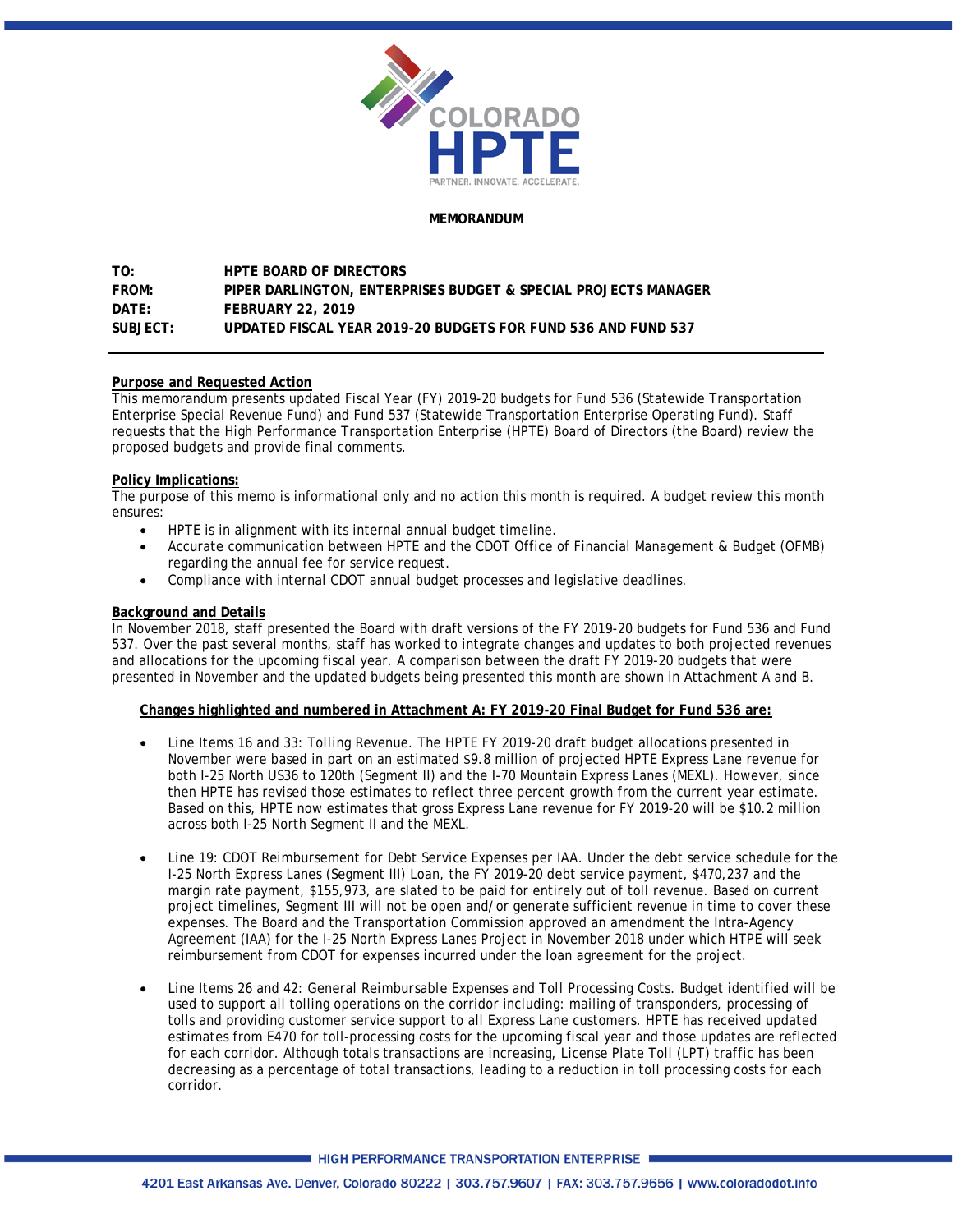### **Changes highlighted and numbered in Attachment B: FY 2019-20 Final Budget for Fund 537 are:**

- *Line 3: Interest Earnings:* Estimated earnings have been updated based on actual interest collected in the previous fiscal and rate of collection in the current year.
- *Line Items 10, 12 and 15.* Minor adjustments have been made to reflect current and anticipated expenditures. The year, the staff training line includes budget for specialized engineering and legal training. Line 15 was also reduced to reflect no increase to the Out of State Travel budget for FY 2019-20.
- *Line 18: Express Lane Communications and Public Affairs Support.* Budget identified for this line item will fund communications work that includes hosting telephone and in-person town hall meetings, developing advertising campaigns to promote use of Express Lanes, complying with HPTE's transparency policy, public education campaigns for toll rates changes, analyzing customer feedback, general research, polling, leading focus groups as well as general media relations support*.* While budget has been reduced to accommodate other program needs, it will not impact HTPE's ongoing communications campaigns.
- *Line 20: Traffic and Revenue Advisor.* Budget identified for this line will be used to engage traffic and revenue (T&R) consultants to produce studies on upcoming corridors such as C-470 (Segment 2), Floyd Hill and I-270. HTPE has increased the budget it will be allocating to T&R work in anticipation of legislative changes which will necessitate updating T&R studies on existing Express Lane corridors. CDOT has also approached HPTE about accelerating T&R work on corridors not originally planned for FY 2019-20.
- *Line 24 and 28:* Minor changes have been made to reflect current and anticipated expenditures.
- *Line 31: CDOT Project Support.* Budget identified for this line item will be used to fund strategic advisory work, including moving the Federal and Colfax interchange project forward. The current budget allocation has been decreased slightly to reflect the current status of other CDOT projects that HPTE has been supporting.
- *Line 32: Express Lanes Master Plan Development.* Budget identified for this line item will be used to developing a concept of operations for Express Lane corridors which will tie into the Express Lanes Master Plan and the larger Managed Lanes Guidelines being developed by CDOT. The budget for this has been decreased slightly based on updated scope of work.

HPTE does anticipate allocating additional budget to some of these areas once FY 2019-20 starts by using a portion of its available roll forward. Details are outlined in Attachment A: FY 2019-20 Final Budget for Fund 536 and Attachment B: FY 2019-20 Final Budget for Fund 537.

### **Options and Recommendations**

The Board is being asked to review the attached draft budgets and provide feedback if necessary.

### **Next Steps**

- HPTE staff will finish reviewing the C470 financial model and reflect C470 and the anticipated flow of funds for FY 2019-20 on the final Fund 536 budget.
- HPTE staff will integrate any requested changes to the budgets and will return to the Board in in March for final adoption of FY 2019-20 budgets for Fund 536 and Fund 537.
- HPTE staff will work with CDOT to finalize the FY 2019-20 Scope of Work, which will be integrated into the FY 2019-20 Fee for Service Intra-Agency Agreement (IAA). Staff will return to the Board for approval of the IAA in March.

### **Attachments**

Attachment A: FY 2019-20 Updated Budget for Fund 536 Attachment B: FY 2019-20 Updated Budget for Fund 537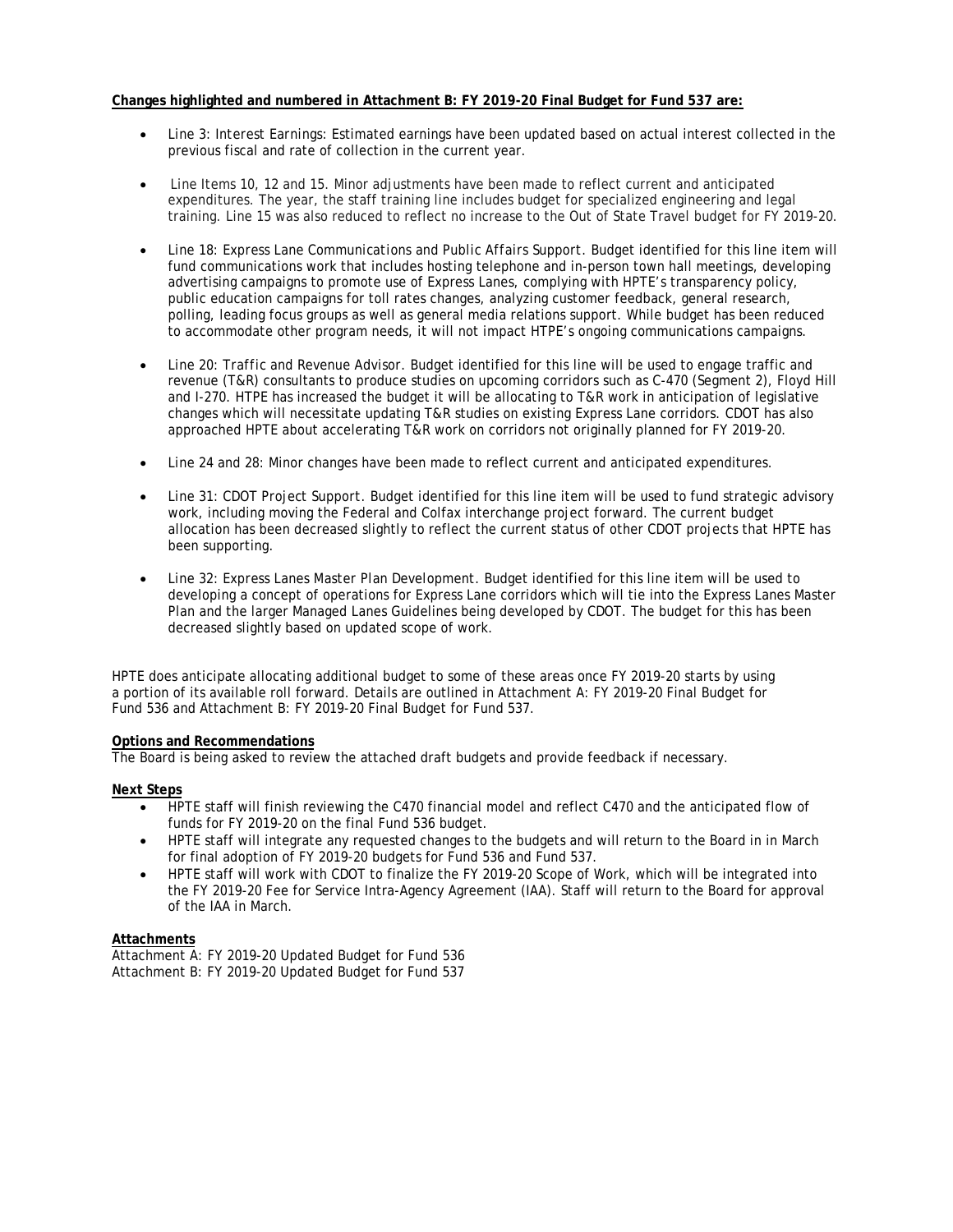| Attachment A: Fiscal Year 2019-20 Updated Budget for Fund 536 |                                                                                      |                         |                              |                         |                                 |                         |                                |                         |                                   |  |  |
|---------------------------------------------------------------|--------------------------------------------------------------------------------------|-------------------------|------------------------------|-------------------------|---------------------------------|-------------------------|--------------------------------|-------------------------|-----------------------------------|--|--|
|                                                               | Statewide Transportation Enterprise Special Revenue Fund (C.R.S. 43-4-806(3)(a)) 536 |                         |                              |                         |                                 |                         |                                |                         |                                   |  |  |
| Line<br><b>Item</b>                                           |                                                                                      |                         | Draft<br><b>Revenues-Nov</b> |                         | Draft<br><b>Allocations-Nov</b> |                         | <b>Updated</b><br>Revenues-Feb |                         | Updated<br><b>Allocations-Feb</b> |  |  |
| 1                                                             | US 36 Express Lanes (Cost Center T8620-536)                                          |                         |                              |                         |                                 |                         |                                |                         |                                   |  |  |
| $\overline{2}$                                                | <b>Fiscal Year Revenues</b>                                                          |                         |                              |                         |                                 |                         |                                |                         |                                   |  |  |
| 3                                                             | <b>Interest Earnings</b>                                                             | \$                      | 242,000                      |                         |                                 | \$                      | 242,000                        |                         |                                   |  |  |
| 4                                                             | Annual Concessionaire Management Fee                                                 | \$                      | 400,000                      |                         |                                 | \$                      | 400,000                        |                         |                                   |  |  |
| 5                                                             | Total US 36 FY 2019-20 Available Revenue                                             | \$                      | 642,000                      |                         |                                 | \$                      | 642,000                        |                         |                                   |  |  |
| 6                                                             | <b>Fiscal Year Allocations</b>                                                       |                         |                              |                         |                                 |                         |                                |                         |                                   |  |  |
| 7                                                             | <b>CDOT Staff Consulting</b>                                                         |                         |                              | \$                      | (15,000)                        |                         |                                | \$                      | (15,000)                          |  |  |
| 8                                                             | Project Oversight                                                                    |                         |                              | \$                      | (400,000)                       |                         |                                | \$                      | (400,000)                         |  |  |
| 9                                                             | Annual Audi                                                                          |                         |                              | \$                      | (5,000)                         |                         |                                | \$                      | (5,000)                           |  |  |
| 10                                                            | Attorney General Fees                                                                |                         |                              | \$                      | (5,000)                         |                         |                                | \$                      | (5,000)                           |  |  |
| 11                                                            | Miscellaneous Corridor Studies                                                       |                         |                              | \$                      | (217,000)                       |                         |                                | \$                      | (217,000)                         |  |  |
| 12                                                            | Total US 36 FY 2019-20 Allocations                                                   |                         |                              | \$                      | (642,000)                       |                         |                                | \$                      | (642,000)                         |  |  |
| 13                                                            | <b>US36 Remaining Balance</b>                                                        |                         |                              | \$                      | $\overline{\phantom{a}}$        |                         |                                | \$                      | $\overline{\phantom{a}}$          |  |  |
| 14                                                            | I-25 North Express Lanes (Cost Center T8630-536)                                     |                         |                              |                         |                                 |                         |                                |                         |                                   |  |  |
| 15                                                            | <b>Fiscal Year Revenues</b>                                                          |                         |                              |                         |                                 |                         |                                |                         |                                   |  |  |
| 16                                                            | <b>Tolling Revenue</b>                                                               | $\sqrt{3}$              | 7,565,373                    |                         |                                 | \$                      | 7,792,350                      |                         |                                   |  |  |
| 17                                                            | Transponder Revenue                                                                  | \$                      | 500,000                      |                         |                                 | \$                      | 500,000                        |                         |                                   |  |  |
| 18                                                            | <b>Interest Earnings</b>                                                             | \$                      | 1,500                        |                         |                                 | \$                      | 1,500                          |                         |                                   |  |  |
| 19                                                            | <b>CDOT Reimbursement for Debt Service Expenses per IA/</b>                          |                         |                              |                         |                                 | $\overline{\mathbb{S}}$ | 626,210                        |                         |                                   |  |  |
| 20                                                            | Total I-25 N FY 2019-20 Available Revenue & Funds                                    | $\mathbf{s}$            | 8,066,873                    |                         |                                 | $\mathbf{s}$            | 8,920,060                      |                         |                                   |  |  |
| 21                                                            | <b>Fiscal Year Allocations</b>                                                       |                         |                              |                         |                                 |                         |                                |                         |                                   |  |  |
| 22                                                            | I-25 North Loan Payment                                                              |                         |                              | \$                      | (470, 237)                      |                         |                                | \$                      | (470, 237)                        |  |  |
| 23                                                            | Margin Rate Payment                                                                  |                         |                              | \$                      | (155, 973)                      |                         |                                | \$                      | (155, 973)                        |  |  |
| 24                                                            | <b>CDOT Staff Consulting</b>                                                         |                         |                              | \$                      | (15,000)                        |                         |                                | \$                      | (15,000)                          |  |  |
| 25                                                            | <b>Attorney General Fees</b>                                                         |                         |                              | \$                      | (10,000)                        |                         |                                | \$                      | (10,000)                          |  |  |
| 26                                                            | <b>General Reimbursable Expenses and Toll Processing Costs</b>                       |                         |                              | $\overline{\mathbf{S}}$ | (2,250,000)                     |                         |                                | $\overline{\mathbb{S}}$ | (2, 162, 000)                     |  |  |
| 27                                                            | Corridor Operations & Maintenance                                                    |                         |                              | \$                      | (100,000)                       |                         |                                | \$                      | (100,000)                         |  |  |
| 28                                                            | Note Registra                                                                        |                         |                              | \$                      | (1,000)                         |                         |                                | \$                      | (1,000)                           |  |  |
| 29                                                            | Total I-25 N FY 2019-20 Allocations                                                  |                         |                              | \$                      | (3,002,210)                     |                         |                                | \$                      | (2,914,210)                       |  |  |
| 30                                                            | <b>I-25 N Remaining Balance</b>                                                      |                         |                              | \$                      | 5,064,663                       |                         |                                | \$                      | 6,005,850                         |  |  |
| 31                                                            | I-70 West Mountain Express Lane (MEXL) (Cost Center T8640-536)                       |                         |                              |                         |                                 |                         |                                |                         |                                   |  |  |
| 32                                                            | <b>Fiscal Year Funds and Revenue</b>                                                 |                         |                              |                         |                                 |                         |                                |                         |                                   |  |  |
| 33                                                            | <b>Tolling Revenue</b>                                                               | $\overline{\mathbb{S}}$ | 2,257,275                    |                         |                                 | \$                      | 2,324,993                      |                         |                                   |  |  |
| 34                                                            | Interest Earnings                                                                    | \$                      | 1,500                        |                         |                                 | \$                      | 1,500                          |                         |                                   |  |  |
| 35                                                            | MEXL Loan Funds for Debt Service                                                     | \$                      | 697,500                      |                         |                                 | \$                      | 697,500                        |                         |                                   |  |  |
| 36                                                            | Total I-25 N FY 2019-20 Available Revenue & Funds                                    | \$                      | 2,956,275                    |                         |                                 | \$                      | 3,023,993                      |                         |                                   |  |  |
| 37                                                            | <b>Fiscal Year Allocations</b>                                                       |                         |                              |                         |                                 |                         |                                |                         |                                   |  |  |
| 38                                                            | MEXL Loan Payment                                                                    |                         |                              | \$                      | (697, 500)                      |                         |                                | \$                      | (697, 500)                        |  |  |
| 39                                                            | Margin Rate Payment<br><b>CDOT Staff Consulting</b>                                  |                         |                              | \$                      | (231, 354)                      |                         |                                | \$                      | (231, 354)                        |  |  |
| 40                                                            | <b>Attorney General Fees</b>                                                         |                         |                              | \$                      | (15,000)                        |                         |                                | \$                      | (15,000)                          |  |  |
| 41                                                            |                                                                                      |                         |                              | \$                      | (5,000)                         |                         |                                | \$                      | (5,000)                           |  |  |
| 42                                                            | <b>General Reimbursable Expenses and Toll Processing Costs</b>                       |                         |                              | $\sqrt{3}$              | (270,000)                       |                         |                                | $\overline{\mathbf{S}}$ | (205,000)                         |  |  |
| 43                                                            | Corridor Operations & Maintenance                                                    |                         |                              | \$                      | (150,000)                       |                         |                                | \$                      | (150,000)                         |  |  |
| 44                                                            | Note Registrar                                                                       |                         |                              | \$                      | (1,000)                         |                         |                                | \$                      | (1,000)                           |  |  |
| 45                                                            | Total I-70 W MEXL FY1 2019-20 Allocations                                            |                         |                              | \$                      | (1, 369, 854)                   |                         |                                | \$                      | (1, 304, 854)                     |  |  |
| 46                                                            | <b>I-70 W MEXL Remaining Balance</b>                                                 |                         |                              | \$                      | 1,586,421                       |                         |                                | \$                      | 1,719,139                         |  |  |
| 47                                                            | C-470 Express Lanes (Cost Center T8650-536)                                          |                         |                              |                         |                                 |                         |                                |                         |                                   |  |  |
| 48                                                            | Fiscal Year Funds and Revenue                                                        |                         |                              |                         |                                 |                         |                                |                         |                                   |  |  |
| 49                                                            | C-470 Bond Proceeds for Debt Service                                                 | $\mathfrak{S}$          | 8,089,750                    |                         |                                 | \$                      | 8,089,750                      |                         |                                   |  |  |
| 50                                                            | Interest Earnings on Bond Proceeds                                                   | \$                      | 500,000                      |                         |                                 | \$                      | 500,000                        |                         |                                   |  |  |
| 51                                                            | Total C-470 FY 2019-20 Available Funds                                               | $\mathbf{s}$            | 8,589,750                    |                         |                                 | $\mathbf{s}$            | 8,589,750                      |                         |                                   |  |  |
| 52                                                            | <b>Fiscal Year Allocations</b>                                                       |                         |                              |                         |                                 |                         |                                |                         |                                   |  |  |
| 53                                                            | <b>Bond Debt Service</b>                                                             |                         |                              | \$                      | (8,089,750)                     |                         |                                | \$                      | (8,089,750)                       |  |  |
| 54                                                            | Total C-470 FY 2019-20 Allocations                                                   |                         |                              | \$                      | (8,089,750)                     |                         |                                | \$                      | (8,089,750)                       |  |  |
| 55                                                            | C-470 Remaining Balance                                                              |                         |                              | \$                      | 500,000                         |                         |                                | \$                      | 500,000                           |  |  |
|                                                               | Total Fund 536 Revenues & Funds \$                                                   |                         | 20,254,898                   |                         |                                 | \$                      | 21,175,803                     |                         |                                   |  |  |
|                                                               | Total Fund 536 Allocations \$                                                        |                         | (13, 103, 814)               |                         |                                 | \$.                     | (12,950,814)                   |                         |                                   |  |  |
|                                                               | <b>Remaining Unbudgeted Funds \$</b>                                                 |                         | 7,151,084                    |                         |                                 |                         | 8,224,989                      |                         |                                   |  |  |